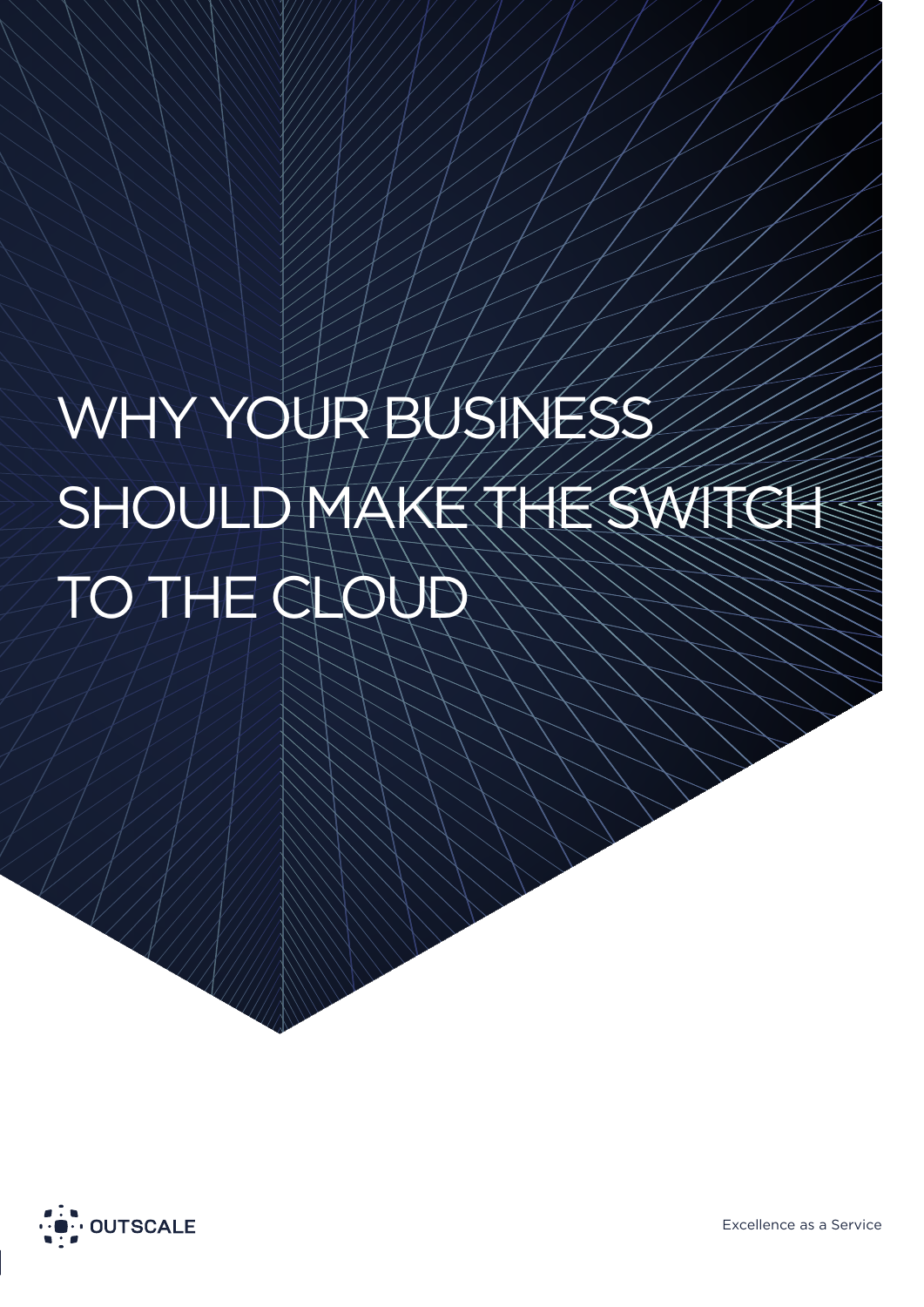## Introduction

There's a good chance you've already heard the rhetoric - the talk of how cloud computing is basically a godsend for small businesses. Thing is, most of the pieces pertaining to cloud computing's potential don't offer much in the way of explanation. Sure, they'll tell you how it makes your business more agile.

But they won't offer much beyond that.

That's where we come in. In this short eBook, we're going to take a look at precisely why your small business should consider cloud IaaS. More importantly, we'll give an overview of how, once you've decided to make the switch, you can ensure it goes smoothly.

Let's get started.

## Infrastructure-As-A-Service Is Ideal For Small Businesses

Much of the dominant narrative in the cloud space concerns PaaS and multi-cloud; how the former will die at the hands of container technology and how the latter is the best thing that's ever happened to enterprise. There's another line of thought there, as well - one that's rather flawed in its perspective. It's the notion that Infrastructure-as-a-Service is only worthwhile if you're a startup with no prior architecture to speak of.

To be blunt, this is entirely false.

Small businesses certainly have significant infrastructure requirements, but this is nothing that cloud computing can't handle. And it certainly beats the alternative - a few PCs stuffed in a data closet somewhere; ticking time bombs that contain everything from mission-critical software to customer databases. This datacenter-in-a-closet model is barely functional at the best of times, and inherently risky besides.

Say, for example, a small business suffers an incident that wipes out their closet - that happens more often than you'd think. They're left in the lurch. Even with adequate offsite backups, it could take weeks to resurrect their data onto alternate hardware, during which time they're completely out of commission.

In addition to being a perpetual disaster waiting to happen, the datacenter-in-a-closet model is costly. Given that most small businesses lack the budget to employ a full-time IT department, they often must seek the services of a third-party IT professional. With the datacenter model described above, said professional must personally visit the business every time their servers require even routine maintenance.

The cloud suffers from neither of these faults. Routine maintenance can be carried out by third-party experts without necessitating any travel whatsoever, while the chance of a catastrophic failure wiping out critical data is vanishingly small. In addition, the cloud has yet one more advantage over physical infrastructure: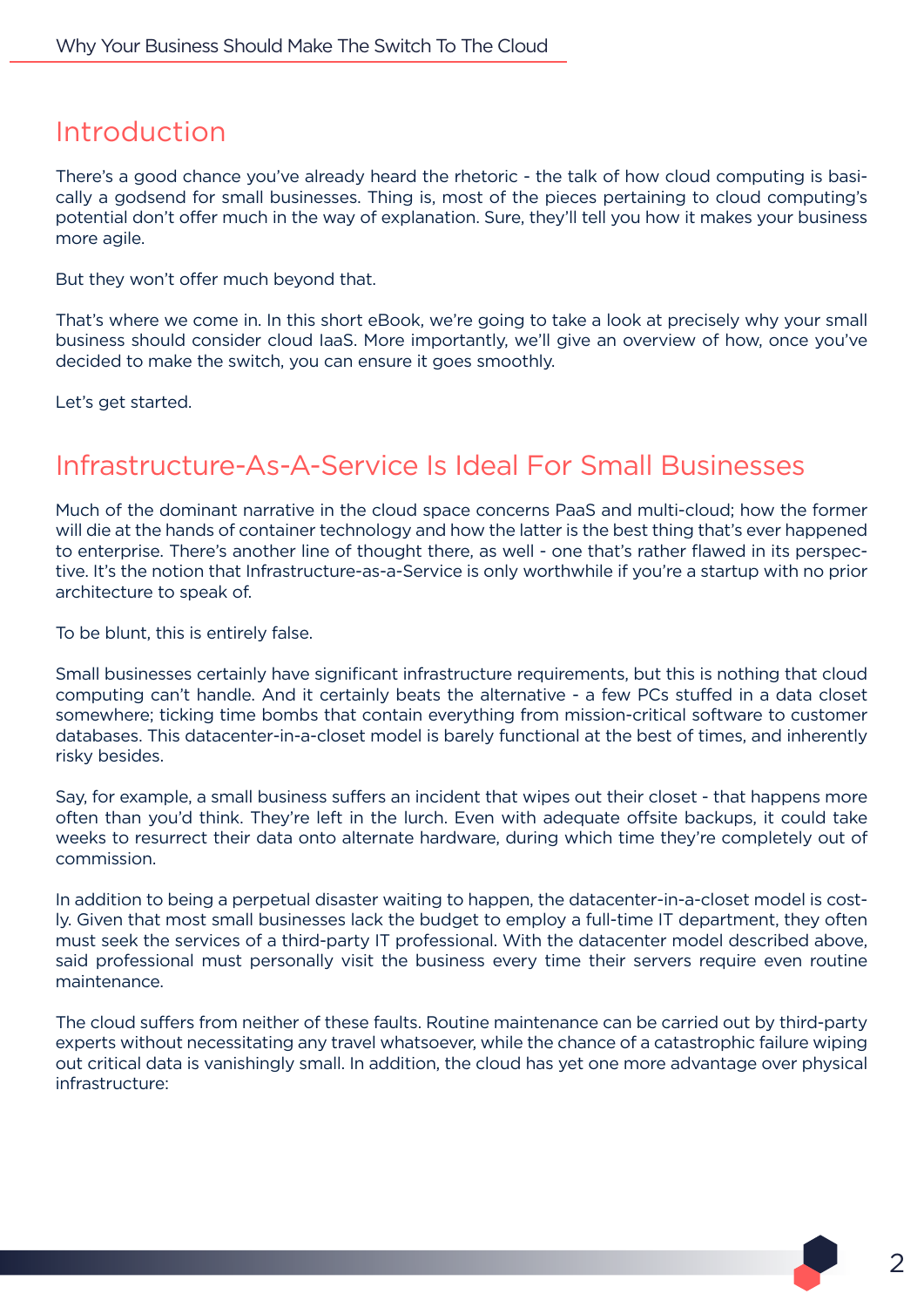Scalability. The ability to quickly deploy additional servers as needs dictate shouldn't be undersold, as many organizations require additional processing power from time to time, whether to run tests, act as a staging environment, to spin up an extra database, and so on. On a cloud platform such as Outscale's, that's trivially easy, and takes only minutes - and you'll only pay for the environment you spin up as long as it's needed.

Sounds like a pretty sweet deal, doesn't it?

Let's move on, Now that you're sold on the idea of deploying IaaS within your small business, how can you do so? What's involved in making the leap from dedicated hardware to a cloud environment?

## Five Best Practices For Switching From A Dedicated Server To The Cloud

The switch from a dedicated server to a cloud server isn't one that you can simply make on a whim. That's a road you don't want to go down. It requires focused, careful planning coupled with an understanding of your business needs, your resource requirements, and the purpose of Infrastructure-as-a-Service.

#### Understand Why You're Making The Switch – What Are Your Needs?

Firstly, what problem are you looking to solve, and what can the cloud do to solve it that your current setup can't? Figure out what specific issues your current installation is having first, then plan out how you intend to address them using cloud computing. You **cannot** make the switch if you don't understand what you need IaaS for.

What you want to do is set down a strategy and a set of realistic goals up-front, before you start using the cloud. Understand also that cloud computing isn't for everyone – You need to make certain that what you're doing with your server is something that can actually be done on the cloud. It may well be that your organization is one of those that's better off sticking with more traditional infrastructure.

#### Don't Do Everything All At Once

Although the cloud can certainly do a great deal for your organization in the long run, it's reckless to dive headlong into a cloud installation. You need to make your move to the cloud a gradual thing, and slowly phase out physical architecture. Of course, it's also worth noting here that you needn't necessarily abandon your servers altogether - they may still have a role to play in your business.

#### Don't Slack On Security

The cloud is not inherently less secure than a dedicated server, and many hosts will handle the basic details of cloud security for their clients. That does not, however, mean you can afford to slack off as far as keeping your data safe is concerned. Treat your cloud installation with the same care and scrutiny you treated your dedicated server: establish controls regarding who can access it, when, and from where; make sure you also keep a close eye on the devices your staff are using for their computing.